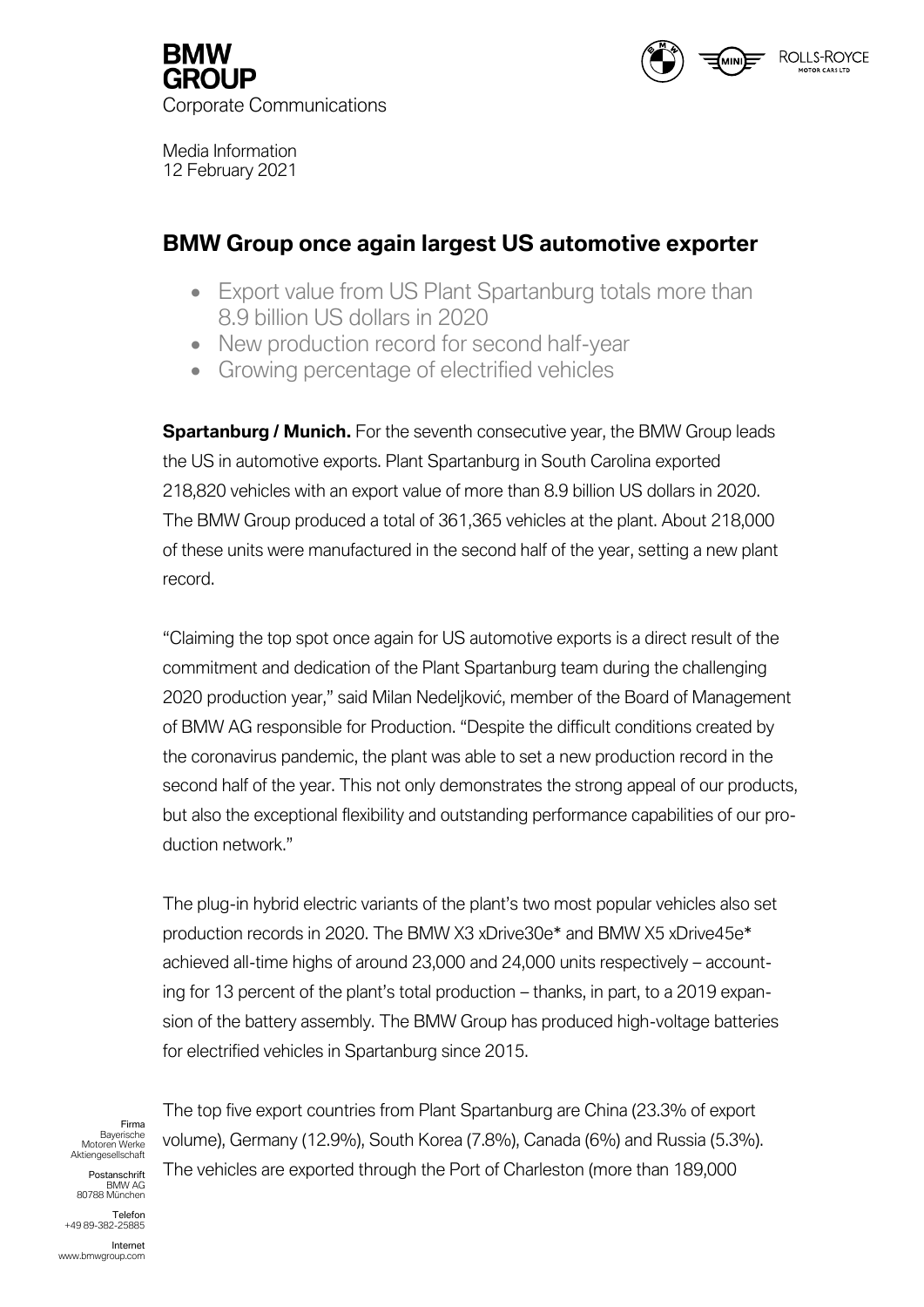

Corporate Communications

Media Information Date 12 February 2021

Subject BMW Group once again largest US automotive exporter

Page 2

units), and through five other south-eastern ports. More than 13,000 vehicles were also exported via rail.

Plant Spartanburg has been part of the BMW Group's global production network since 1994 and currently produces about 1,500 vehicles each day, exporting more than two-thirds of its models to customers in 125 markets. The model portfolio includes the five BMW X models: the X3, X4, X5, X6 and X7; four Motorsport X models and two plug-in hybrid X models. The plant has an annual production capacity of up to 450,000 vehicles and employs more than 11,000 people.

# **\*Fuel consumption/emissions data:**

**BMW X3 xDrive30e:** Fuel consumption combined: 2.4 - 2.1 l/100 km; power consumption combined: 16.9 - 16.3 kWh/100 km; CO2 emissions combined: 54 - 48 g/km. **BMW X5 xDrive45e:** Fuel consumption combined: 2.1 - 1.6 l/100 km; power consumption combined: 25.2 - 23.5 kWh/100 km; CO2 emissions combined: 47 - 37 g/km (NEDC).

If you have any questions, please contact:

# **Corporate Communications**

Julian Friedrich, head of Communications Production Network BMW Group Telephone: +49 89 382 25885 Email: [Julian.Friedrich@bmw.de](about:blank)

Martina Hatzel, Communications Production Network BMW Group Telephone: +49-89-382-11966 Email: [Martina.Hatzel@bmwgroup.com](about:blank)

Media website: www.press.bmwgroup.com/deutschland [presse@bmw.de](about:blank)

# **The BMW Group production network**

Uniquely flexible and highly efficient, the BMW Group production network is able to respond quickly to changing markets and regional sales fluctuations. Expertise in manufacturing is a key contributor to the BMW Group's profitability.

The BMW Group production network uses a range of innovative digital and Industry 4.0 (IoT) technologies, including virtual reality, artificial intelligence and 3D printing applications. Standardised processes and structures across the production system ensure consistent premium quality and allow a high degree of customisation.